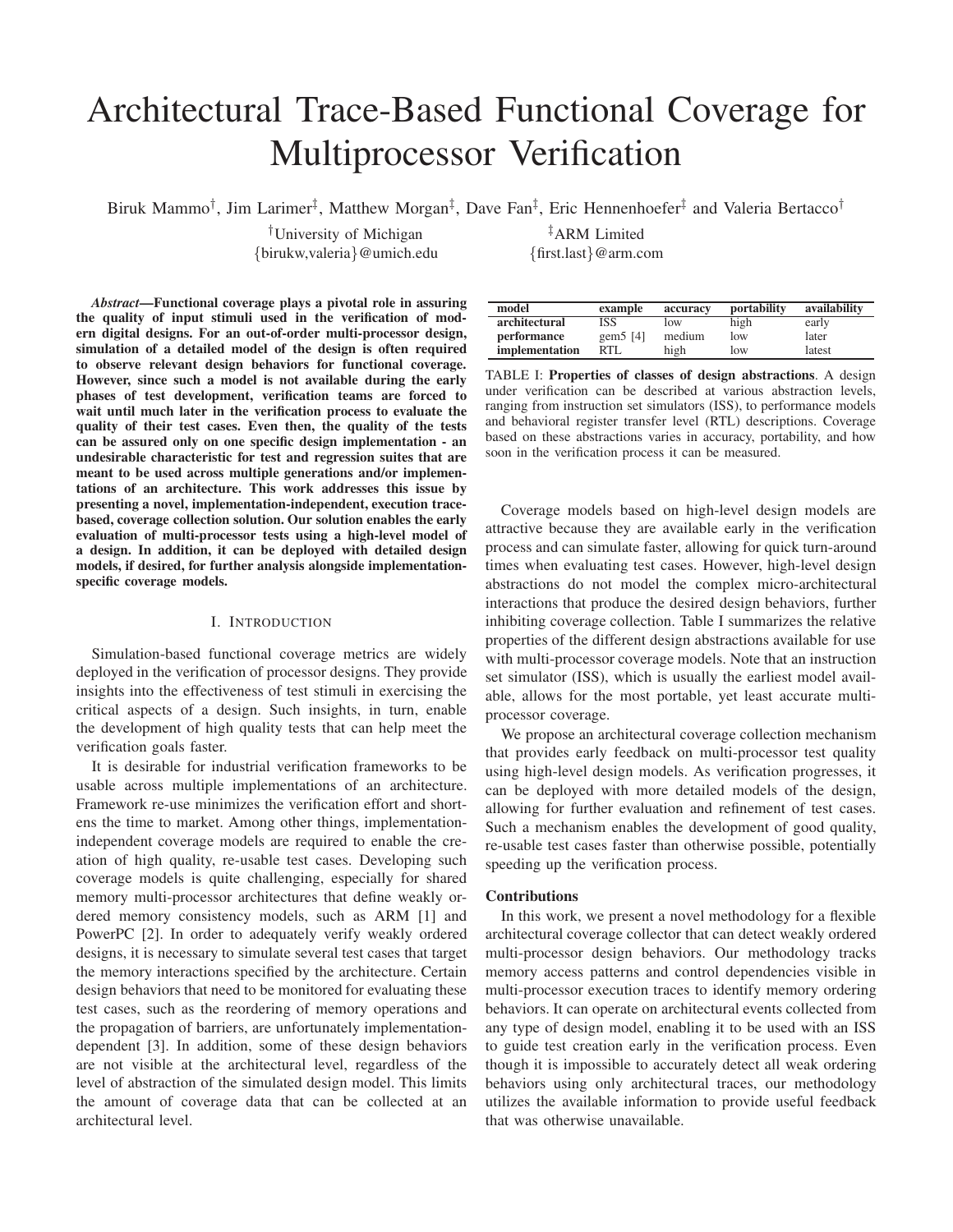

Fig. 1: **High-level overview of our methodology.** Each core logs relevant architectural events and produces execution traces in the tarmac trace format [5]. These are then serialized into a unified trace which is parsed by the coverage infrastructure. The multi-processor coverage collector contains coverage models that detect interesting multi-processing behaviors in the parsed trace events.

Our coverage collection mechanism, shown in Figure 1, is built upon an industrial SystemVerilog coverage infrastructure. We collect multi-processor execution traces from simulation and strip out implementation specific details, generating unified event traces for use with our mechanism. The goal of the coverage infrastructure is to parse execution traces and populate data structures; these data structures are then used by plug-in coverage models. Our multi-processor coverage model is composed of single- and multi-processor behavior detector modules, designed to scale to an arbitrary number of processors and behaviors. The multi-processor behavior detector modules utilize patterns already identified by singleprocessor detector modules. In the end, the coverage infrastructure collects the coverage statistics and generates a report for the user.

## II. BACKGROUND

In a typical processor verification effort, test programs are used to create sequences of a design's activities and behaviors that must be checked to meet the verification goals. Throughout the development, different design models become available, usually more and more detailed as time progresses. Coverage statistics measured during the simulation of these design models are used to evaluate how well the test programs create the desired design behaviors [6]. This feedback, in turn, allows for improvements in test quality; constrainedrandom test generators, if available, can be fine-tuned and new directed test programs can be created. In settings where test programs are developed independently from design implementations, it is desirable to have a functional coverage collection mechanism that is i) available early to enable the refinement of test programs before actual testing on an implementation begins, and is ii) portable to allow the tests and coverage models to be re-used across different design generations or implementations.

For single-processor designs, functional coverage models based on architectural execution traces meet these desirable traits. Architectural execution traces contain dynamic, nonspeculative, instruction instances and their associated register and memory updates. These traces can be collected early on by simulating test programs on an ISS, and later on from behavioral register transfer level (RTL) simulations. Since all single-processor variants of an instruction set architecture (ISA) must guarantee a unique correct execution flow of a program, their architectural traces must be identical. Note that any discrepancy between the architectural traces indicates a functional error - a property commonly used to detect bugs.

However, for shared memory multi-processors, architectural traces collected from different models / implementations are not guaranteed to be identical. Micro-architectural features that vary among models / implementations, such as caches, affect the order in which different cores observe memory accesses. Multiple correct program executions, each with a different interleaving of memory accesses observed by the cores, are legal in this context. The discrepancy is even more pronounced in designs that implement weak memory models, as they are allowed to reorder certain memory operations more freely, unless restricted by order enforcing instructions [3]. It is possible for individual cores to observe memory interactions in different order, making it extra challenging to provide architectural trace-based functional coverage for weakly ordered multi-processor designs.

In addition to the discrepancy between traces and the inability to serialize architectural events, certain design behaviors may only be observable at the micro-architectural level. For example, in an implementation of the ARM ISA [1], barriers, atomic accesses through exclusive loads and stores, and cache and TLB maintenance instructions may all trigger micro-architectural events that affect multiple cores. As illustrated in Figure 2, not all of these events are readily visible architecturally: i) a micro-architectural  $(\mu$ -arch) event may be completely hidden, ii) others may manifest out-of-order, iii) a  $\mu$ -arch event may have a delayed manifestation, iv) some may manifest coalesced, and v) non-concurrent  $\mu$ -arch events may manifest concurrently.



Fig. 2: **Event visibility**. Not all micro-architectural events have observable architectural effects. Those that do, may appear out of order, concurrently or coalesced with other micro-architectural events or at a far later time than their actual occurrence.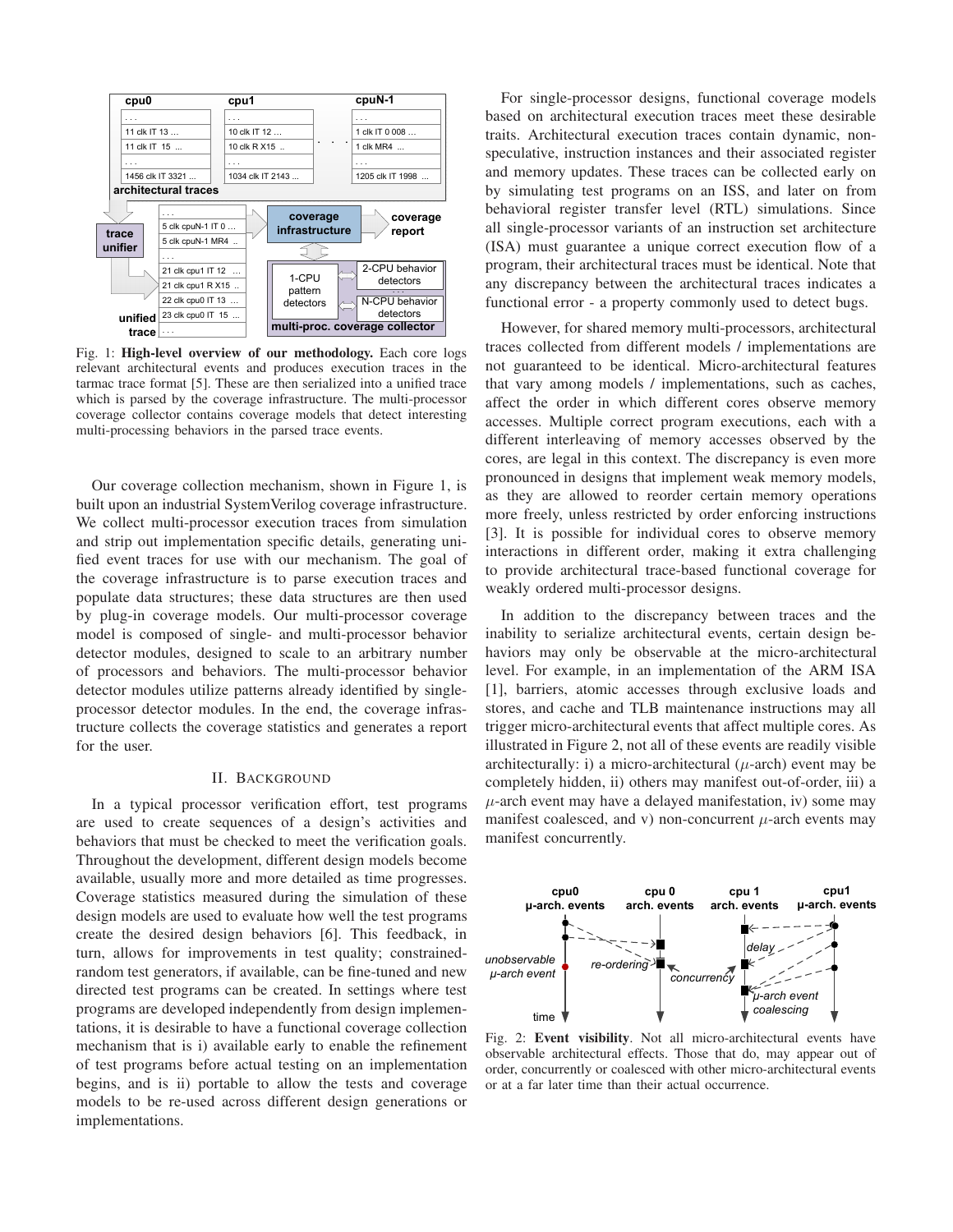### III. RELATED WORK

Functional coverage metrics [6], [7] are widely used in the verification of processors, providing feedback on the (un)tested aspects of a design. This feedback is often used by verification engineers to direct testing, either by crafting tests or tuning random test generators [8] to "plug" coverage holes. Several solutions, under the name *coverage-directed test generation (CDG)*, have been proposed to automate the feedback process. These solutions mainly focus on ways to transform the coverage information into constraints / biases / directives for the random test generator. These include model checking ([9], [10]) and machine-learning ([11], [12], [13], [14]) based approaches. All of these, however, are geared towards single processors and do not present effective ways for collecting coverage for shared memory multi-processors.

Solutions for generating multi-processor tests have focused on exercising cache coherence state transitions by monitoring state coverage [15], [16], or by introducing memory access collisions in independent, randomly generated instruction streams [17]. This latter approach is used in commercial test generators [18]. Small tests of specially crafted instruction sequences, known as litmus tests, are widely used in the verification of weakly ordered systems [19], [20], [21], [22]. Random generators focusing on tests for memory consistency have also been proposed [23]. Such tests can benefit from a coverage model like ours.

Partial orders of multi-processor events, constructed from memory accesses and data dependencies, have been used to reason about weakly consistent memory systems [24], [21] and verify their implementations [25], [26], [27], [28]. Our solution uses a similar approach to establish ordering relationships between observed multi-processor events, adapted to the constraints of architectural coverage collection.

#### IV. METHODOLOGY

Our coverage collection mechanism operates on execution traces collected during simulation. Our evaluation framework consists of an ISS and a behavioral RTL description for an ARM processor design. The two models are instrumented to generate execution traces in the tarmac trace format [5]. We only consider the architecturally-visible parts of the execution trace, namely the dynamic, non-speculative instruction traces, register updates and memory accesses. A single instruction and its corresponding state updates form a *trace event*. For the ISS we use, it is possible to obtain a single execution trace file containing an ordered stream of trace events from all cores being simulated. Since the ISS does not model microarchitectural timing, each dynamic instruction is simulated atomically in one cycle. For performance reasons, the ISS simulates instruction streams in batches. It schedules batches from multiple cores in a round-robin fashion. Our RTL simulations produce multiple execution trace files, one for each core. In both cases, a simulation cycle count is associated with each trace event.

Since our solution must be independent of the design model used to generate the traces, we have to abstract away the model specific details. To this end, we first "flatten" the execution traces that we obtain for each simulation into a unified trace containing a pseudo-ordered sequence of trace events. Program order (instruction count) is used to infer the order among intra-core events. Moreover, additional information from the simulator, such as the simulation cycle counts, are used as timing hints to order inter-core events. For trace-events from multiple cores that occur concurrently in the original RTL traces, we simply assign order in a round-robin fashion.

The flattening process eliminates any model-specific trace artifact but does not guarantee a correct logical ordering among trace events from multiple cores. Instead of relying on the synthetic order that we create in the unified trace, our coverage models infer inter-core ordering more reliably from shared memory access patterns and the outcome of branches dependent on loads to shared memory addresses. To illustrate with an example, consider the two processor, simplified mutual exclusion instruction sequence shown in Figure 3. In the unified trace generated from two processors running this instruction sequence, memory accesses to a common address by the two processors point us to the lock address. Multiple dynamic instances of a load issued to the lock address by CPU1, always followed by a compare and a branch dependent on the loaded value, identify CPU1's spin-loop. This pattern is broken when CPU1 gets out of its spin-loop, which can only happen after CPU0 writes a 0 to the lock address. Therefore, this property allows our system to logically order CPU0's write to the lock address (trace event 34) in-between two of CPU1's reads from the lock address (trace events 45 and 48). Note that when searching for patterns, events that occur close to each other in time are likely to be located closely to each other in the unified trace. Moreover, due to implementation constraints such as number of cores and sizes of instruction windows in the cores, the lag between the occurrence of micro-architectural events and their manifestation at the architectural level is bounded. These observations enable our coverage collection mechanism to limit the search for interesting patterns to a bounded interval window of events, which a user can configure based on the design characteristics.

| free lock:<br>STR R0, [lock]                                                                                                                                                     |                                                                                                                                                      |
|----------------------------------------------------------------------------------------------------------------------------------------------------------------------------------|------------------------------------------------------------------------------------------------------------------------------------------------------|
| ;R0=0, R1=1<br>read lock:<br>LDR R2, [lock]<br>CMP $R2, #0$<br>BNE read lock<br>34: STR R0, [lock]<br>STR R1, [lock]<br>$[lock] = 0$<br>crit section:<br>; critical section code | $\cdot$<br>45: LDR R2, [lock]<br>$R2 = 1$<br>46: CMP R2, #0<br>$COND.Z = 0$<br>47: BNE read lock<br>48: LDR R2, [lock]<br>$R2 = 0$<br>49: CMP R2, #0 |

Fig. 3: **Ordering inference example.** Both processors execute the simplified mutual exclusion code shown on the left side. When CPU0 leaves its critical section, its 34th dynamic instruction releases the lock. Values loaded by CPU1's 45th and 48th dynamic instructions allow us to infer that CPU1 observed CPU0's store somewhere in between the two loads. *Note that this simplified code sequence does not guarantee mutual exclusion in weakly ordered systems.*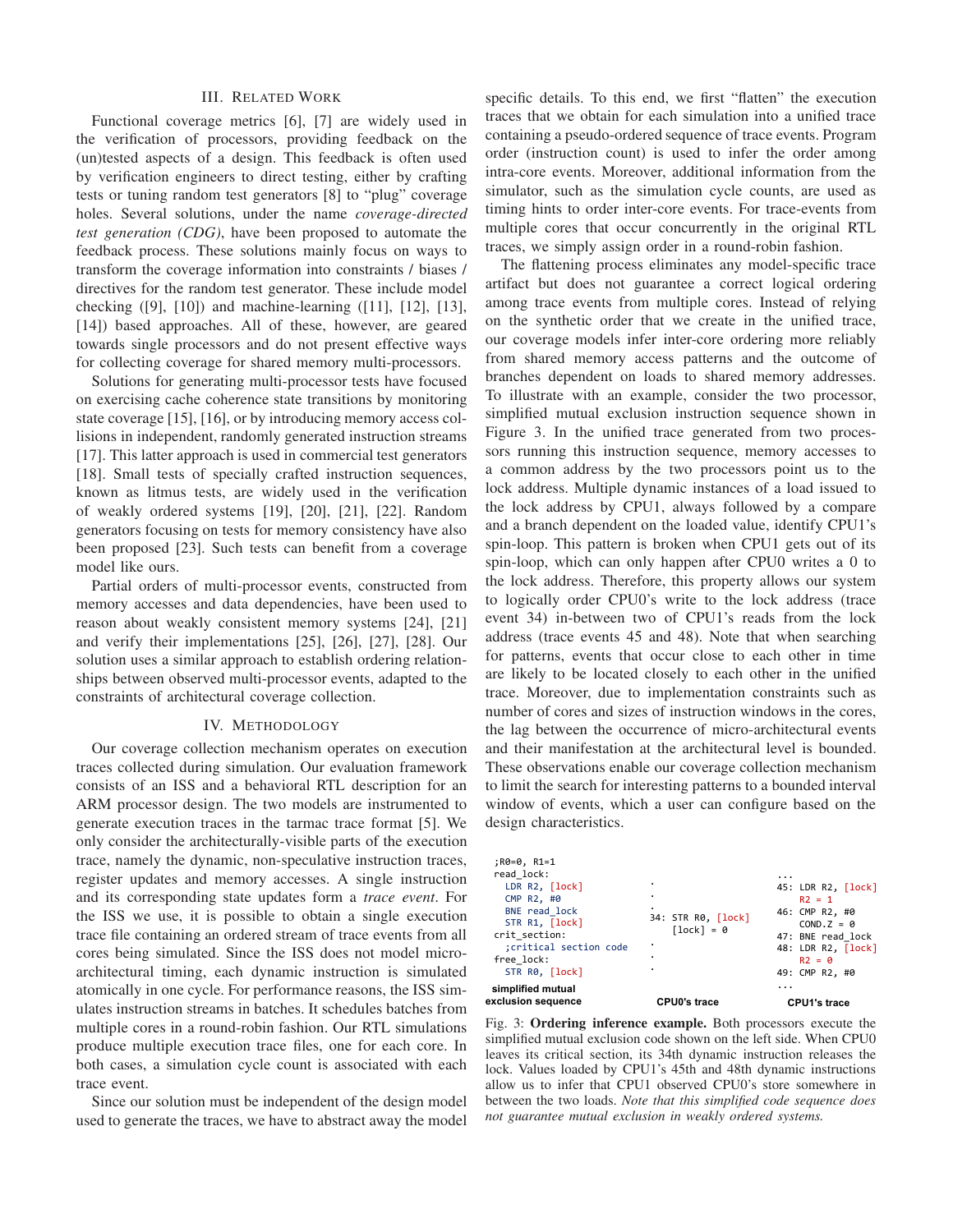Our goal is to detect weak ordering behaviors that manifest at the architectural level. Our implementation is based on test sequences specially designed to trigger such relevant behaviors [22]. We analyze these test sequences to identify how the behaviors manifest and implement flexible and portable mechanisms to detect them. This is achieved by first identifying single-processor patterns from the tests, and then modelling multi-processor behaviors as ordered instances of patterns from multiple processors. For the mutual exclusion instruction sequence in Figure 3, for example, we can identify three patterns: *wait on lock*, *acquire lock*, and *release lock*. Manifestations of two-processor mutual exclusion behavior are then composed of a sequence of CPU0's and CPU1's single-processor patterns. For example, one manifestation of the behavior *"CPU1 attempts to acquire the lock while CPU0 is in its critical section"*, can be captured by the following sequence:  $cpu0.wait \rightarrow cpu0.acquire \rightarrow cpu1.wait \rightarrow$ cpu1.wait. We allow for a bounded number of trace-events, as specified by the user-configured interval window, to appear in between two consecutive patterns in a behavior.

We implement single-processor pattern detectors and multi-processor behavior detectors using the SystemVerilog sequence construct [29]. The sequence construct is part of the SystemVerilog assertion library and provides a robust regular expression-like syntax for describing sequences of events. We set unique flags for every pattern that we detect and save relevant information, such as a lock address, which are later used by the multi-processor behavior detectors. We define a library of macros and functions to simplify the expression of new patterns and behaviors in our coverage model, to a degree where the process can be automated. Our coverage infrastructure collects functional coverage using the SystemVerilog covergroup construct [29], which allows us to encapsulate our coverage model. Our multi-processor covergroup samples *flag bitmasks* constructed from the flags set by our multi-processor behavior detectors. coverpoints inside our covergroup accumulate statistics for sampled flags, which are reported to the user at the end of simulation.

#### V. PRELIMINARY RESULTS

We conducted experiments to test the behavior detection capability of our coverage collection mechanism. We developed detectors for several of the behaviors specified in [22]. These behaviors are defined as multi-processor instruction / event sequences with explicitly specified address and data dependencies. We developed a test suite of ARM assembly programs for a total of 19 variants of these behaviors. A summary of the behaviors we tested is given in Table II. Detailed discussions of most of these variants, complete with ARM assembly sequences, can be found in [22].

We ran our test suite on the ISS and behavioral RTL models and collected execution traces. We had three sets of traces, from i) the ISS configured with a large batch-size of 150 - 200 instructions, ii) the ISS configured with a batch-size of 1 instruction, and iii) the RTL model. The large batch-size ISS traces represent the most unfavorable inputs for our solution.

| <b>behavior</b>                    | variants | no. of cores |
|------------------------------------|----------|--------------|
| Simple Weakly Consistent Ordering  |          |              |
| Message Passing                    |          | $2 - 3$      |
| Causal Consistency                 |          |              |
| Post Store before Polling for Ack. |          |              |
| WFE and WFI and Barriers           |          |              |
| Acquiring and Releasing a Lock     |          |              |
| Mailbox to Send an Interrupt       |          |              |

TABLE II: **Summary of behaviors we tested**.

The execution traces for each simulation were "flattened" and then processed by our coverage collection mechanism, as described in Section IV. For each set of traces, we tweaked the interval windows of our coverage models based on batchsize for the ISS traces and design characteristics for the RTL traces. For all three sets of traces, our coverage models were able to detect the occurrences of all the behaviors we tested.

## VI. CONCLUSIONS AND FUTURE WORK

We presented a flexible multi-processor architectural coverage collection mechanism that can be used with different models of an architecture, from architectural to registertransfer level. We have shown that our solution can be used to detect the occurrence of relevant weak ordering behaviors that have architectural manifestations. Even though our solution sacrifices accuracy for implementation-independence, it enables the development of high quality and flexible regression suites much sooner than currently possible. Future work will attempt to improve the quality of results by collecting and integrating coverage from multiple simulations with different implementation-specific configuration settings. By analyzing results for a wide range of configurations, better insights could be obtained on the portability of test cases.

#### **REFERENCES**

- [1] ARM Ltd., "ARM architecture reference manual ARMv7-A and ARMv7-R edition," 2012. [Online]. Available: http://infocenter.arm. com/help/topic/com.arm.doc.ddi0406c/index.html
- [2] IBM, "Power ISA version 2.06 revision B," July 2010. [Online]. Available: https://www.power.org/documentation/ power-isa-version-2-06-revision-b/
- [3] D. J. Sorin, M. D. Hill, and D. A. Wood, "A primer on memory consistency and cache coherence," *Synthesis Lectures on Computer Architecture*, vol. 6, no. 3, 2011.
- [4] N. Binkert, B. Beckmann, G. Black, S. K. Reinhardt, A. Saidi, A. Basu, J. Hestness, D. R. Hower, T. Krishna, S. Sardashti, R. Sen, K. Sewell, M. Shoaib, N. Vaish, M. D. Hill, and D. A. Wood, "The gem5 simulator," *ACM SIGARCH Computer Architecture News*, vol. 39, no. 2, 2011.
- [5] ARM Ltd., "Fast models tarmac trace user guide," May 2012. [Online]. Available: http://infocenter.arm.com/help/topic/com.arm.doc. dui0532d/index.html
- [6] A. Piziali, "Coverage-driven verification," in *Functional Verification Coverage Measurement and Analysis*. Springer US, 2004.
- [7] S. Tasiran and K. Keutzer, "Coverage metrics for functional validation of hardware designs," *Design & Test of Computers, IEEE*, vol. 18, no. 4, jul/aug 2001.
- [8] Obsidian Software Inc., "Raven: Product datasheet." [Online]. Available: http://www.obsidiansoft.com/pdf/Datasheet.pdf
- [9] P. Mishra and N. Dutt, "Graph-based functional test program generation for pipelined processors," in *Proc. DATE*, 2004.
- [10] P. Mishra and N. Dutt, "Functional coverage driven test generation for validation of pipelined processors," in *Proc. DATE*, 2005.
- [11] S. Fine and A. Ziv, "Coverage directed test generation for functional verification using bayesian networks," in *Proc. DAC*, 2003.